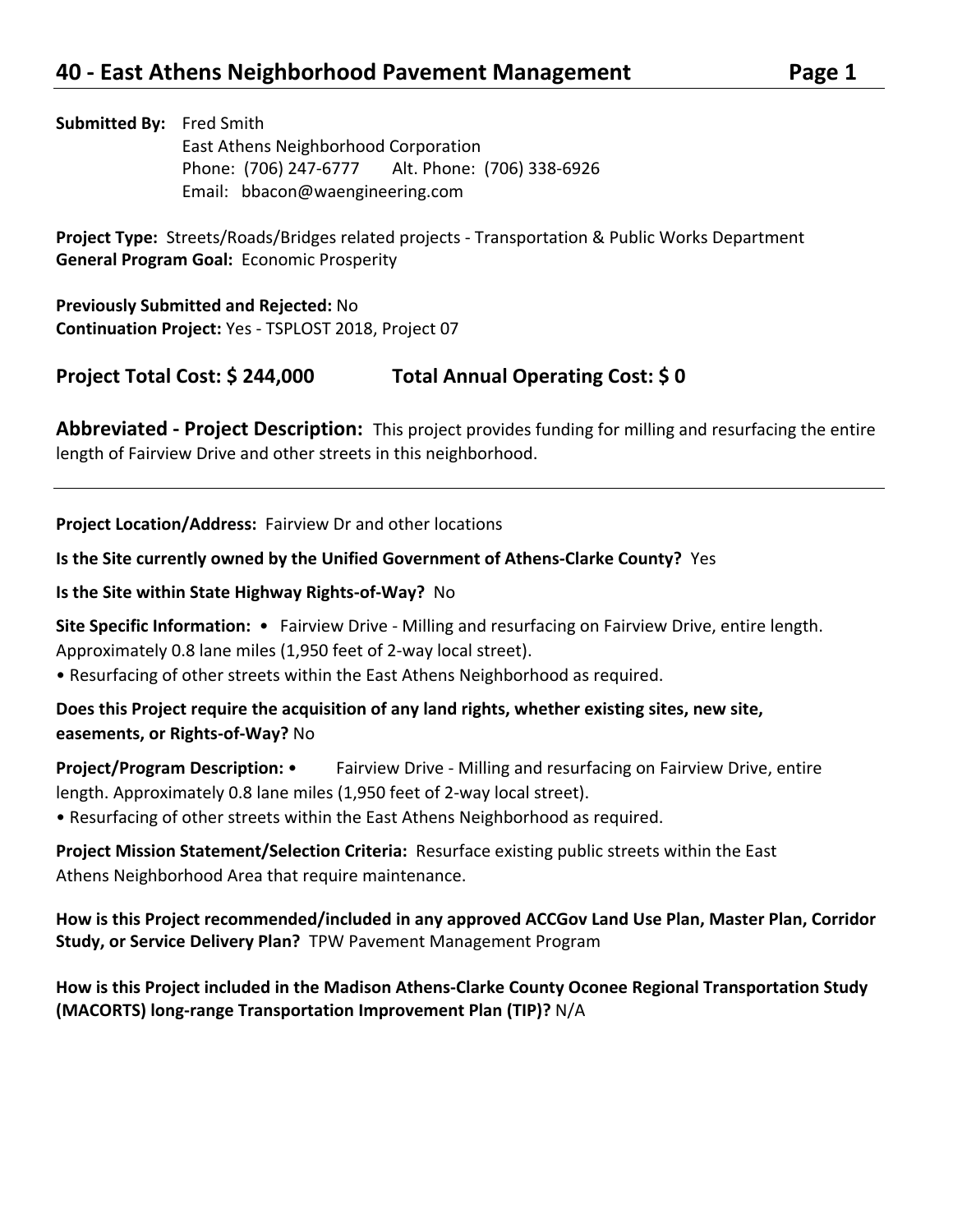# **PROJECT JUSTIFICATION**

**How will the Project meet one or more of the Selection Criteria?**

**Promotes the Goal of improving Equitability of capital improvements throughout the Community:**  The proposed improvements are located in the East Athens Neighborhood, a traditional underserved area of town.

**Protects the community's existing Transportation Infrastructure Investments:** The proposed improvements increase the life of the existing roadways outlined in the project.

**Reduces Pavement Maintenance deficit:** The proposed improvements directly request funds to provide pavement maintenance of existing roadways.

## **Triple Bottom Line Impacts**

**Positive Benefits for the Economic Prosperity of Athens-Clarke County:** This project improves roadways thereby retaining property value for underserved areas of the community.

**Detrimental Impacts to the Economic Prosperity of Athens-Clarke County:** None

**Positive Benefits for the Social Well-Being of our Residents and visitors:** This project improves roadways thereby retaining property value for underserved areas of the community.

**Detrimental Impacts for the Social Well-Being of our Residents and visitors:** None

**Positive Impacts on the Environment:** None

**Detrimental Impacts on the Environment:** None

**Positive/Negative Impacts on ACCGov Departments, Agencies, or other Organizations, if not covered in one of the above questions:** Positive Impact - This project reduces capital expenditures for roadway maintenance.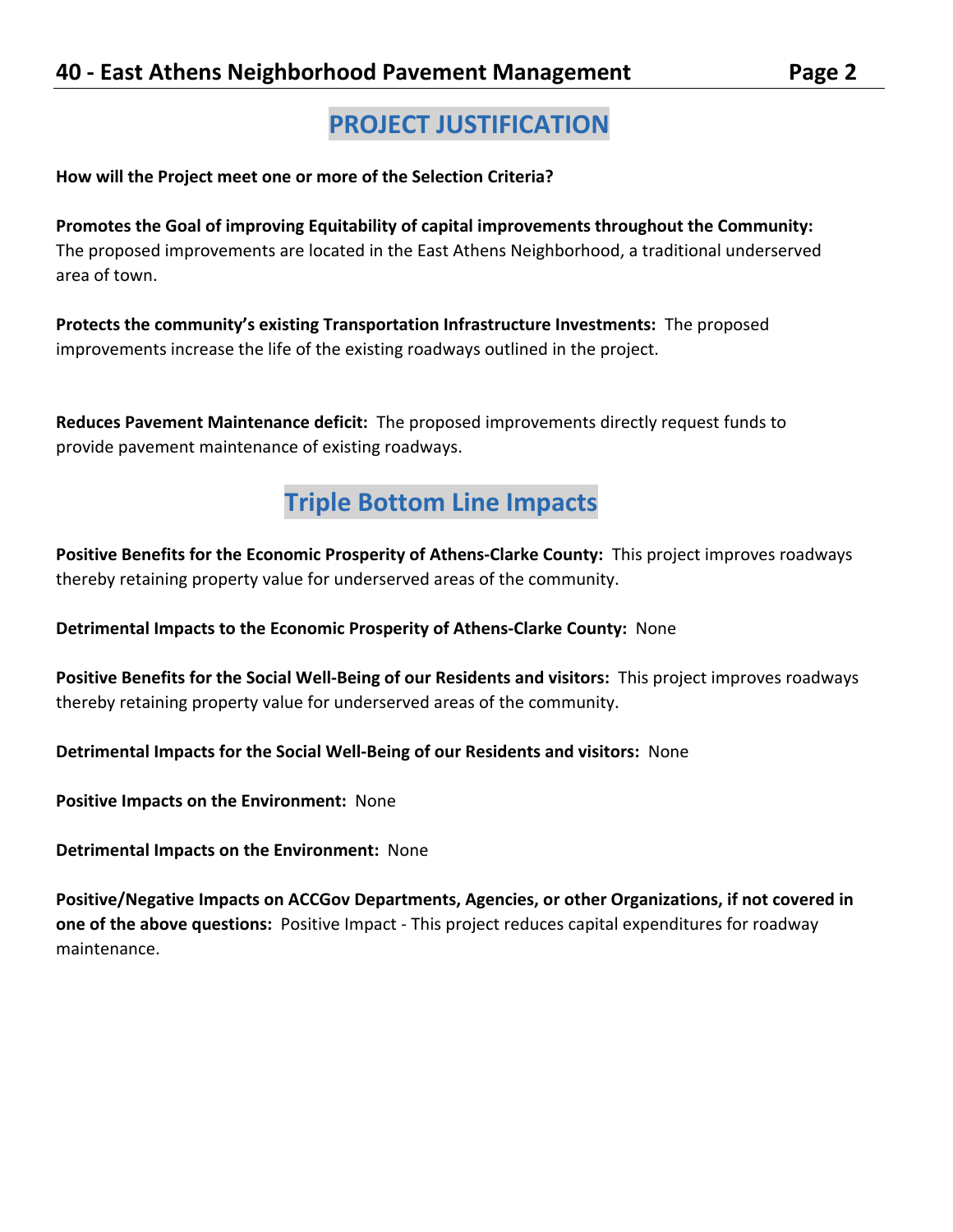## **Project Costs**

## **Detailed project capital budget costs (to be funded from TSPLOST 2023 only):**

| <b>Project Costs (round to thousand)</b>                                                                                                                       | <b>Amount</b> |
|----------------------------------------------------------------------------------------------------------------------------------------------------------------|---------------|
| Land Acquisition / ROW / Easement:<br>1.                                                                                                                       | \$            |
| 2.<br>Design Fees: (Min.12% of New Const.; 14% of reno,; 16% for LEED proj.)                                                                                   | \$            |
| 3.<br>Miscellaneous Fees: (Min.<br>Minimum of 3% of Construction Costs - used for permitting, etc. Utilize<br>minimum of 10% if land acquisition if necessary. | \$<br>5,000   |
| Construction:<br>4.                                                                                                                                            | \$<br>180,000 |
| Construction Contingency: (10% of the Construction line item)<br>5.                                                                                            | \$<br>18,000  |
| Acquisition of Capital Equipment<br>6.                                                                                                                         | \$            |
| Testing:<br>7.                                                                                                                                                 | \$<br>5,000   |
| Project Management: (4% of the total budget line items above)<br>8.                                                                                            | \$<br>9,000   |
| 9.<br>Project Contingency: (10% of the total budget line items above)                                                                                          | \$<br>22,000  |
| 10. Public Art: Calculated at 1% of the Construction line item.                                                                                                | \$            |
| 11. Other 1:                                                                                                                                                   | \$            |
| 12. Other 2:                                                                                                                                                   | \$            |
| <b>Project Subtotal:</b>                                                                                                                                       | \$<br>239,000 |
| 14. Program Management (2% of Project Subtotal):                                                                                                               | \$<br>5,000   |
| <b>TSPLOST 2023 Project Total:</b>                                                                                                                             | \$<br>244,000 |

### **Attachments:**

[Attachment 1 -](https://s3.amazonaws.com/files.formstack.com/uploads/4416721/111256937/847384946/111256937_2021.08.14-east_athens_neighborhood_pavement_mgmt_cost.pdf) Cost Estimate

# **Project Financing**

**Is the proposed Project to receive funding from source(s) other than TSPLOST 2023?** No